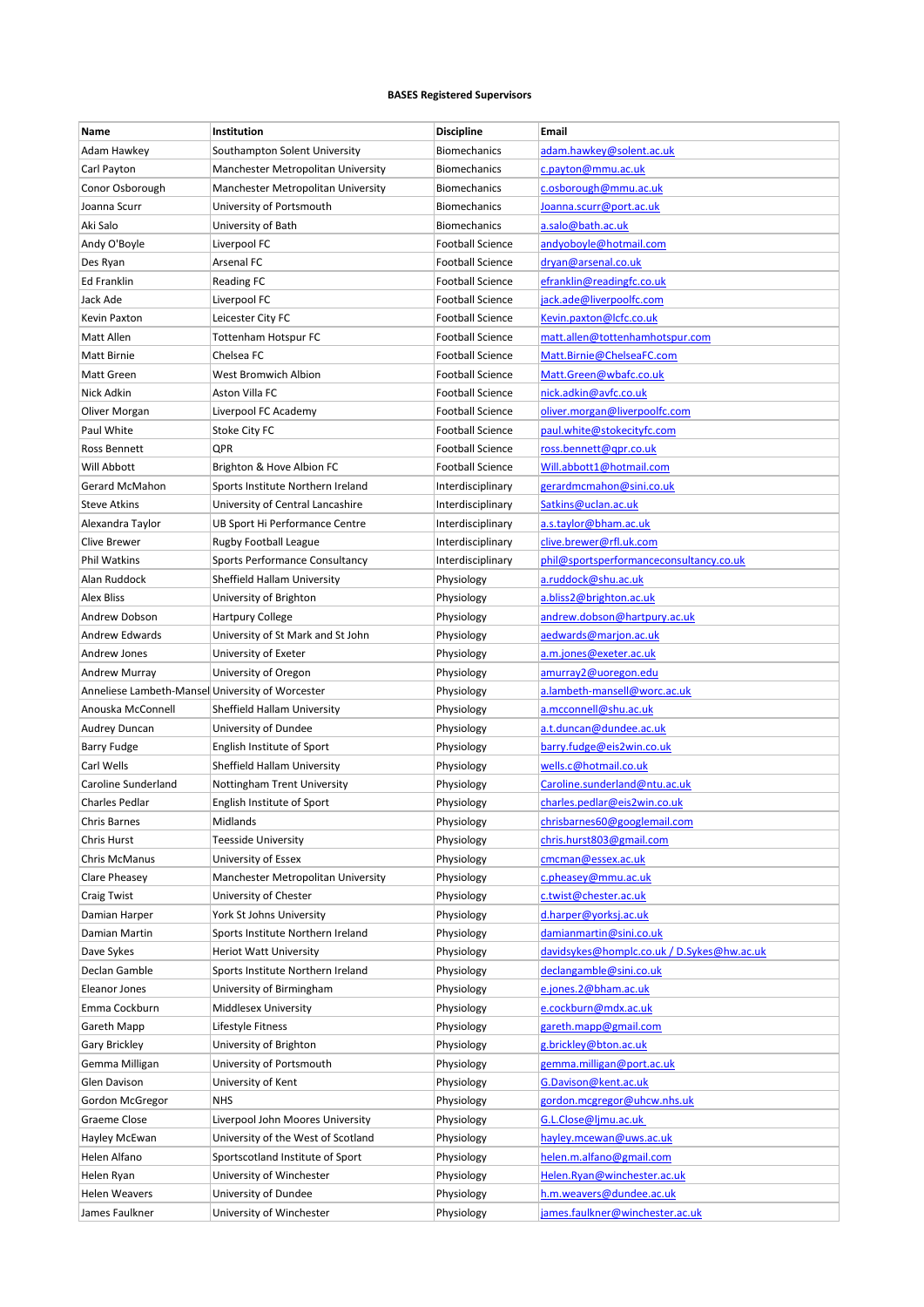| James Wright           | Southampton Solent University         | Physiology          | james.wright@solent.ac.uk        |
|------------------------|---------------------------------------|---------------------|----------------------------------|
| Jamie McDonald         | <b>Bangor University</b>              | Physiology          | j.h.macdonald@bangor.ac.uk       |
| Jessica Hill           | St Mary's University College          | Physiology          | Jessica.hill@stmarys.ac.uk       |
| John Iga               | Wolverhampton Wanderers FC            | Physiology          | johniga@wolves.co.uk             |
| John Jakeman           | Oxford Brookes University             | Physiology          | jjakeman@brookes.ac.uk           |
| John O'Hara            | Leeds Metropolitan University         | Physiology          | J.OHara@leedsmet.ac.uk           |
| Jonathan Dickinson     | University of Kent                    | Physiology          | <u>J.W.Dickinson@kent.ac.uk</u>  |
| Jonathan Griffin       | Fulham Football Club                  | Physiology          | jonathan.griff.griffin@gmail.com |
| Jonathan Robinson      | University of Bath                    | Physiology          | adsjbr@bath.ac.uk                |
| Jonathan Taylor        | Middlesborough Football Club          | Physiology          | jonny taylor 403@hotmail.com     |
| Karen Williams         | English Institute of Sport            | Physiology          | Karen. Williams@eis2win.co.uk    |
| <b>Kelly Marrin</b>    | <b>Edge Hill University</b>           | Physiology          | marrink@edgehill.ac.uk           |
| Kevin Thomas           | Northumbria University                | Physiology          | kevin2.thomas@northumbria.ac.uk  |
| Kunle Odetoyinbo       | ESPARC Ltd                            | Physiology          | Sportsci2011@googlemail.com      |
| Lee-Ann Sharp          | University of Ulster                  | Physiology          | l.sharp@ulster.ac.uk             |
| Lisa Board             | University of Sunderland              | Physiology          | Lisa.board@sunderland.ac.uk      |
| Maria Konstantaki      | <b>Buckinghamshire New University</b> | Physiology          | Maria.Konstantaki@bucks.ac.uk    |
| Mark De Ste Croix      | University of Gloucestershire         | Physiology          | mdestecroix@glos.ac.uk           |
| Mark Tabrett           | University of Gloucestershire         | Physiology          | mtabrett@glos.ac.uk              |
|                        |                                       |                     |                                  |
| Martyn Morris          | Oxford Brookes University             | Physiology          | mgmorris@brookes.ac.uk           |
| <b>Matthew Haines</b>  | University of Huddersfield            | Physiology          | m.haines@hud.ac.uk               |
| <b>Matthew Weston</b>  | Apsire Academy, Qatar                 | Physiology          | Matthew.Weston@aspire.qa         |
| <b>Matthew Wright</b>  | Teesside University                   | Physiology          | m.wright@tees.ac.uk              |
| Michael Duncan         | Coventry University                   | Physiology          | aa8396@coventry.ac.uk            |
| Mitch Lomax            | University of Portsmouth              | Physiology          | Mitch.Lomax@port.ac.uk           |
| Naomi Datson           | The Football Association              | Physiology          | naomi.datson@thefa.com           |
| Neil Clarke            | Coventry University                   | Physiology          | neilclarke@uk2.net               |
| Neil Gibson            | Heriot-Watt University                | Physiology          | n.gibson@hw.ac.uk                |
| Nichola Armstrong      | dsti                                  | Physiology          | NCARMSTRONG@mail.dstl.gov.uk     |
| Nicholas Morgan        | Sports integrated                     | Physiology          | nickmorgan@sportsintegrated.com  |
| Paul Hough             | St Mary's University                  | Physiology          | Hough04@hotmail.com              |
| Phil Hayes             | Northumbria University                | Physiology          | phil.hayes@northumbria.ac.uk     |
| Rhona Pearce           | Loughborough University               | Physiology          | r.pearce@lboro.ac.uk             |
| <b>Richard Davison</b> | Napier University                     | Physiology          | r.davison@napier.ac.uk           |
| <b>Richard Godfrey</b> | <b>Brunel University</b>              | Physiology          | richard.godfrey@brunel.ac.uk     |
| Sam Blacker            | University of Chichester              | Physiology          | s.blacker@chi.ac.uk              |
| Sarah Gilchrist        | English Institute of Sport            | Physiology          | Sarah.gilchrist@eis2win.co.uk    |
| Simon Jobson           | University of Winchester              | Physiology          | Simon.Jobson@winchester.ac.uk    |
| <b>Steve Atkins</b>    | University of Central Lancashire      | Physiology          | Satkins@uclan.ac.uk              |
| Steve Ingham           | <b>EIS Performance Centre</b>         | Physiology          | stephen.ingham@eis2win.co.uk     |
| Sue Pinner             | Manchester Metropolitan University    | Physiology          | s.pinner@mmu.ac.uk               |
| Thomas Barnden         | Brighton & Hove Albion FC             | Physiology          | tbarntb@yahoo.com                |
| Vanessa Davies         | Sport Wales                           | Physiology          | vanessa.davies@sportwales.org.uk |
| Vicky Tolfrey          | Loughborough University               | Physiology          | v.l.tolfrey@lboro.ac.uk          |
| Warren Gregson         | Liverpool John Moores University      | Physiology          | w.gregson@ljmu.ac.uk             |
| Emma Neupert           | University of Winchester              | Physiology          | emmaneupert@gmail.com            |
| Adrian Campbell        | Sport Scotland Institute of Sport     | Physiology          | Adrian.campbell@sisport.com      |
| Craig Boyd             | Sheffield Hallam University           | Physiology          | craig.boyd@sky.com               |
| David Harvey           | McClaren Applied Technologies         | Physiology          | david.harvey@mclaren.com         |
| Dr Jo Corbett          | University of Portsmouth              | Physiology          | jo.corbett@port.ac.uk            |
| Alison Carlisle        | Roehampton University                 | Physiology          | a.carlisle@roehampton.ac.uk      |
| Dr Tom Brownlee        | Liverpool John Moores University      | Physiology/Football | t.brownlee@ljmu.ac.uk            |
| Abbe Brady             | University of Gloucestershire         | Psychology          | abrady@glos.ac.uk                |
|                        |                                       |                     |                                  |
| Adam Kelly             | Birmingham City University            | Psychology          | Adam.Kelly@BCU.ac.uk             |
| Amanda Wilding         | Bournemouth University                | Psychology          | awilding@bournemouth.ac.uk       |
| Andrea Faull           | University of Worcester               | Psychology          | a.faull@worc.ac.uk               |
| Andrew Hill            | York St Johns University              | Psychology          | a.hill@yorksj.ac.uk              |
| Andy Hooton            | University of Derby                   | Psychology          | a.hooton@derby.ac.uk             |
| <b>Beth Pummell</b>    | Kingston University                   | Psychology          | E.Pummell@kingston.ac.uk         |
| <b>Brendan Cropley</b> | Cardiff Metropolitan University       | Psychology          | bcropley@cardiffmet.ac.uk        |
| <b>Chelsey Dempsey</b> | <b>Bangor University</b>              | Psychology          | cjdempsey1@googlemail.com        |